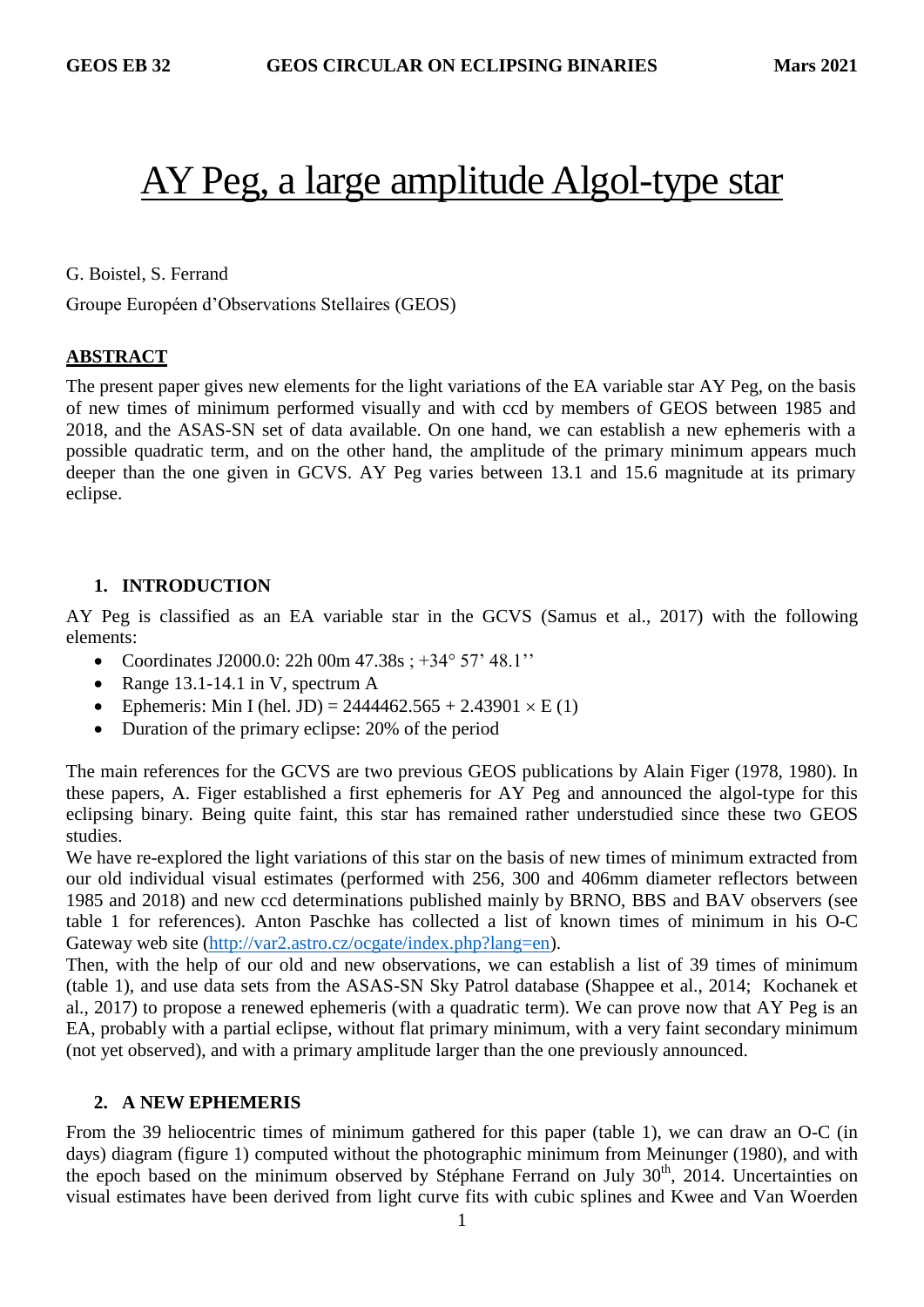method, computed with the software PERANSO  $3^\circ$ . Errors for the photographic minimum are simply a mean approximation between photoelectric and visual determinations; Meinunger (1980) does not give any uncertainty on his times of minimum in his papers published around 1980. This is due to the fact that these are not minimum measured with a significative number of data points but low brightness points measured on single photograph.

Within the main groups of observations on figure 1 we can identify the three « old » sets of minimum:

1°. The Meinunger's photographic ones;

2°. The GEOS EB1 group;

3°. The BRNO/BAV/BBSAG ccd minimum.

Between these second and third groups are the visual minimum observed by Alain Figer (FGR), Stéphane Ferrand (FND) and Guy Boistel (BTL) during the years 1985-1991, and more recently, the minimum observed by Stéphane Ferrand in 2014 and 2016 (visually), and Roland Boninsegna (BNN) in 2018 (with ccd device).

One can see that the O-Cs seem to be well fitted with a parabola as shown on figure 2 (left), while the residuals of the O-C computed with the quadratic ephemeris (2) are shown on figure 2 (right).

Between 1970s ( $E = -6000$ ) and the years 2016-2018 (E close to  $+1000$ ), the shift in the times of minimum is about +6,25 hours, as shown on figure 2 (left) with the ephemeris (1).

The residuals of the O-C illustrated by figure 2 (right) and computed with the ephemeris (2) are less than  $\pm$  0.05 days ( $\pm$  1.2h) for recent minimum (E > -6 000), which is rather good, taking into account the short list of times of minimum we provide, and a primary minimum which is not so easy to obtain visually due to its low amplitude.



*Figure 1: O-C diagram as a function of cycle number E; units of O-C are days. We give the individual identification of each observer and each set of available observations.*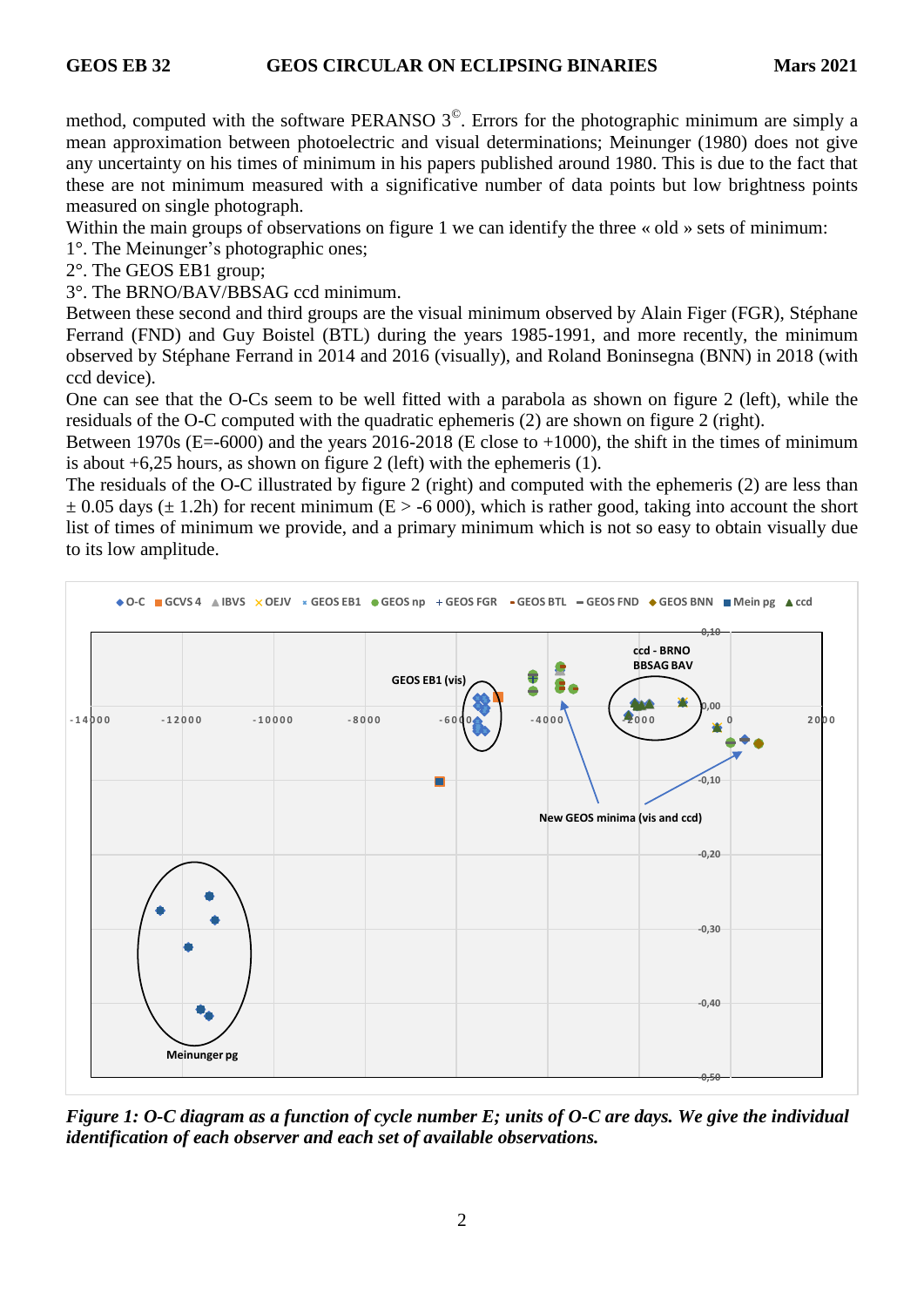

*Figure 2: left: parabolic fit on the O-C previously computed on ephemeris (1); Suspicion for a quadratic term in the ephemeris. Right: O-C residuals on the basis of the quadratic ephemeris (2).*

Then, we can adjust the O-C with a quadratic fit and establish a new ephemeris (2) with standard deviation:

# **EPHEMERIS** (2): MIN I (Hel. JD) = 2456869.520 + 2.438933  $\times$  E  $-4.64.10^{-9} \times E^2$  $\pm .017 +6 +.42$

To test this new ephemeris (2) we can compute phase diagrams for visual observations performed by Guy Boistel (BTL) in the years 1989-1991, with a 300mm-reflector, and Stéphane Ferrand (FND), with a 406 mm-reflector, during the years 2014-2016 (figure 3). The reduced amplitude of Boistel's light curve is easily explained by the fact that this primary amplitude is deeper than the previously expected magnitude of 14.2. A 300-mm reflector is not sufficient to observe visually that variable star at its primary minimum. Nevertheless, we can see that the ephemeris (2) fits these sets of visual estimates very well.



*Figure 3: Phase diagrams for BTL on left (1989-1991), and FND on right (2014-2016) computed on ephemeris (2). Left figure shows a deeper primary minimum.*

We can have a better proof of a deeper primary minimum with the phase diagram computed on the ASAS-SN Sky Patrol set of observations extracted from the AAVSO-VSX portal (link: [https://asas](https://asas-sn.osu.edu/variables/0346b007-7e82-5d09-8d05-b71b9a3b6886)[sn.osu.edu/variables/0346b007-7e82-5d09-8d05-b71b9a3b6886\)](https://asas-sn.osu.edu/variables/0346b007-7e82-5d09-8d05-b71b9a3b6886).

As shown on figure 4, our ephemeris fits the ASAS-SN set of observations as well. The primary amplitude is clearly shown larger than the expected amplitude, at about magnitude 15.7.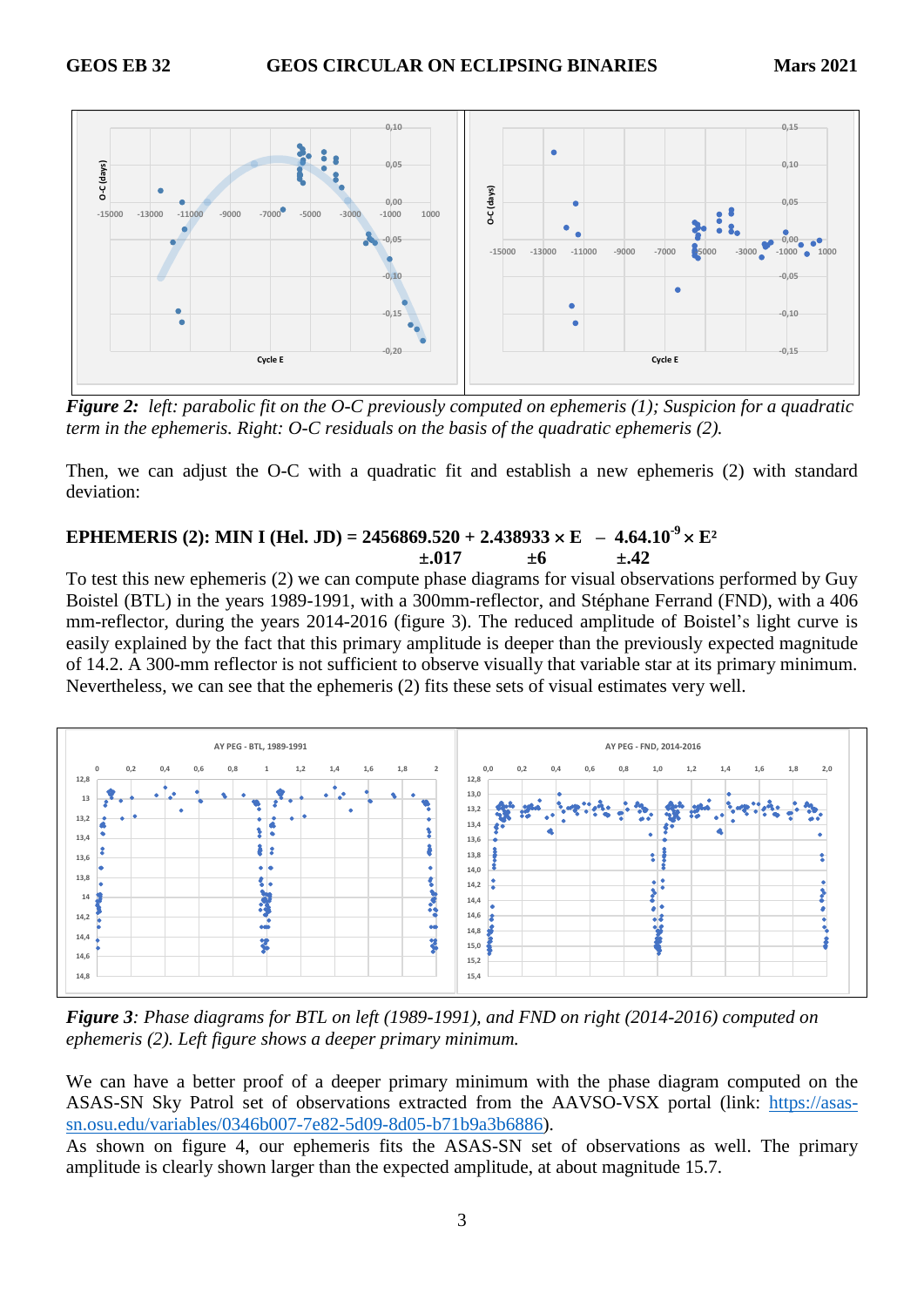

*Figure 4: Phase diagram for ASAS Sky Patrol set of observations of AY Peg, computed on ephemeris (2).*

#### **3. A LARGER PRIMARY AMPLITUDE AND A PARTIAL ECLIPSE**

The figures 3 (right) and 4 show that the amplitude of the primary minimum of AY Peg is deeper than the 1.0 magnitude amplitude (13.1-14.1) announced by the GCVS and Figer (1978). This primary amplitude is quite close to 2.5 magnitude, with a range from13.0/13.1 to 15.6 magnitude at least, taking into account ASAS-SN measurements of AY Peg. This result is in perfect agreement with Roger Diethelm's note in BBSAG Bulletin 123 (Blaettler et al., 2000): "*The amplitude determined from our unfiltered CCD data is considerably larger than the one given in the GCVS, namely 13.1 – 15.6 mag".*

We can state now that the eclipse is probably a partial one and there is no flat primary minimum (figures 3 and 4) until we have further very good determinations of the real primary minimum.

From FND's average phase diagram it is possible to deduce a new duration for the primary eclipse:  $D \approx 0.137 \times P$  in agreement with available individual observed minima and the same determination from ASAS set of data (figure 4). Then, the duration of the primary eclipse is about equal to 14% of the period, a little smaller than the one announced in GCVS (20% of the period).

Figer (1980) gave a secondary minimum of 0.13 magnitude at phase 0.483, a clue for an eccentric orbit. However, the secondary minimum is still to be determined and its amplitude is, undoubtedly, smaller than 0.1 magnitude. Figure 4 (ASAS-SN measurements) seems to show a rather shallow secondary minimum at phase 0.5, but the uncertainty remains too large to conclude.

#### **4. A NEW VISUAL FINDING CHART FOR AY PEG**

We give here a finding chart with a new sequence for visual observers (figure 5), from the online AAVSO plotter tool and GAIA catalogs of stars (for the magnitudes). AY Peg is visually easy to find and to observe; it is surrounded by a typical trapezoid of bright stars. Due to the large amplitude, we propose a new finding chart with a comparison star close to the  $16<sup>th</sup>$  magnitude. Therefore, a 400-mm diameter reflector is highly recommended for visual observation of this star.

Luckily, there is no known variable star in a field of 20' radius around AY Peg and any star can be chosen to perform Argelander-type comparisons. We propose the chart below with 5 comparison stars. The star labeled L was suspected to be variable by Alain Figer in the years 1970-1980; that needs to be verified. If it is not variable, the star L is very suitable for visual comparisons.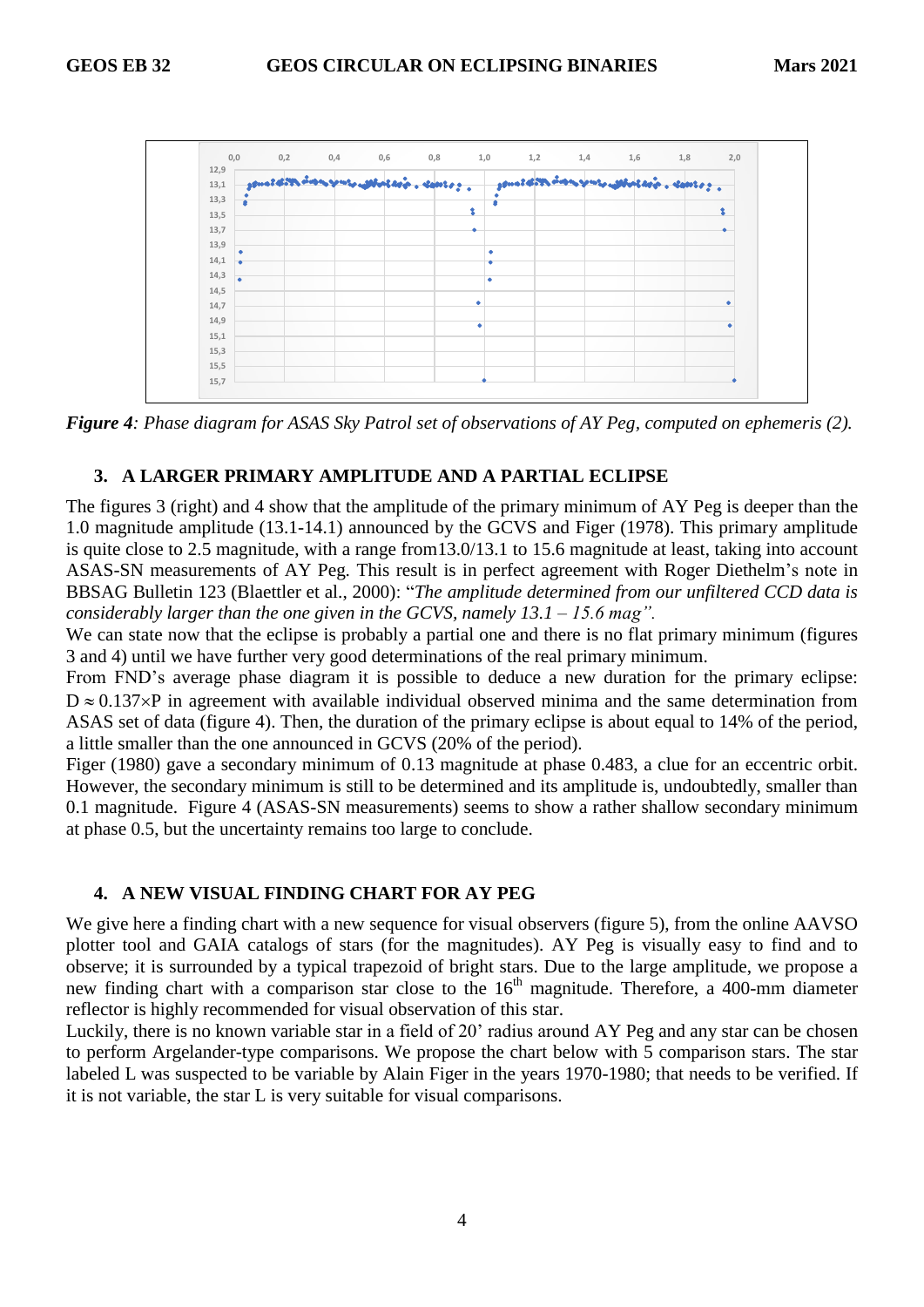

*Figure 5: Chart and comparison stars for AY Peg.*

# **5. ACKNOWLEDGEMENTS**

The present study made use of the following facilities and software:

AAVSO Plotter tools:<https://app.aavso.org/vsp/>

Anton Pachke's O-C gateway:<http://var2.astro.cz/ocgate/>

ASAS-SN PATROL database: [https://asas-sn.osu.edu](https://asas-sn.osu.edu/) (Shappee et al., 2014; Kochanek et al., 2017) PERANSO<sup>©</sup> (Light curve and PERiodANalysisSOftware):<https://www.cbabelgium.com/peranso/>

# **6. REFERENCES**

Agerer F., Hubscher J., 2002, *IBVS* 5296 (*BAV Mitteilungen* N° 152).

Blaettler E. et al., 2000, *BBSAG Bulletin* N° 123.

Blaettler E. et al., 2001, *BBSAG Bulletin* N° 124.

Brat L. et al., 2009, *Open European Journal on Variable stars*, 107.

Diethelm R., 2000, *BBSAG Bulletin* N°123, 9

Diethelm R., 2003, *IBVS* 5438. (*BBSAG Bulletin* N° 129).

Figer A., 1978, GEOS EB 1.

Figer A., 1980, GEOS NC 265, 1/2.

Hoňková K. et al., 2013, *Open European Journal on Variable stars*, 160.

Kochanek C. S. et al., 2017, PASP, 129, 104502.

Meinunger, L., 1980, MVS Band 9, Heft 3, 197.

Samus N.N., Kazarovets E.V., Durlevich O.V., Kireeva N.N., Pastukhova E.N., *General Catalogue of Variable Stars*: Version GCVS 5.1.

*Astronomy Reports*, 2017, vol. 61, No. 1, p. 80. [http://www.sai.msu.su/gcvs/.](http://www.sai.msu.su/gcvs/)

Shappee B. J. et al, 2014, *ApJ*, 788, 48.